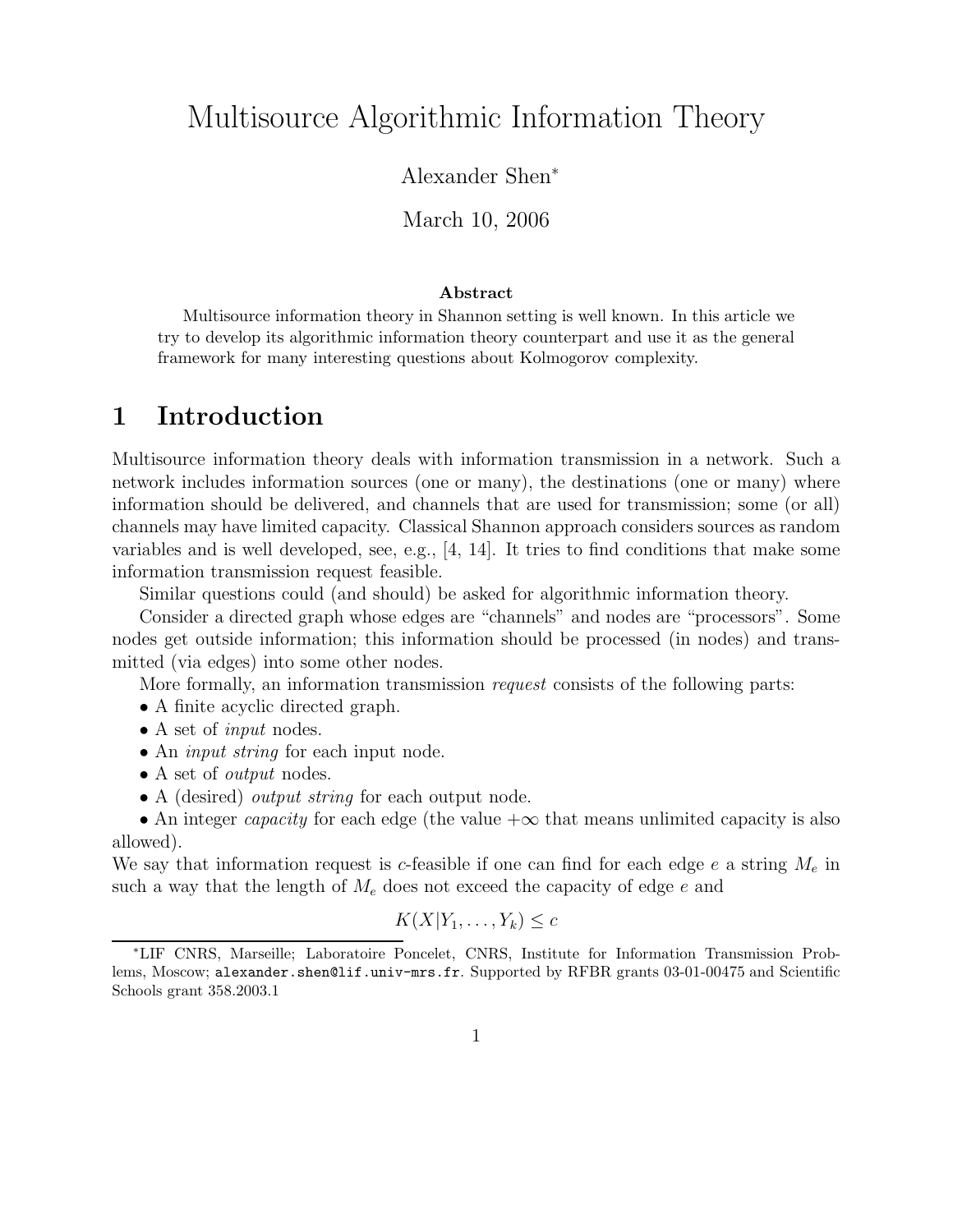for any node z, any outgoing string X (for z) and incoming strings  $Y_1, \ldots, Y_k$  (for z), where

•  $K$  stands for (conditional) Kolmogorov complexity, i.e., the length of the shortest program that gets  $Y_1, \ldots, Y_k$  as input and produces X as output, see the textbook [7] or tutorial [13].

• outgoing strings for node z are strings  $M_e$  for all outgoing edges e and the output string for  $z$  (if  $z$  is an output node);

• incoming strings for node z are strings  $M_e$  for all incoming edges e and the input string for  $z$  (if  $z$  is an input node).

The integer c measures the amount of new information that is allowed to appear "from nowhere"; we cannot let  $c = 0$  since Kolmogorov complexity is defined up to an additive constant. The most natural choice is  $c = O(\log n)$  for input and output strings of length at most n. With this choice, it does not matter which version of Kolmogorov complexity (plain, prefix=self-delimiting, etc.) we are using.

So in fact we should consider not an isolated request but a family of requests (usually for the same graph and input/output nodes) depending on parameter  $N$ ; the size of the strings used in the request should be at most  $N$  (or polynomial in  $N$ ), and the feasibility means that N-th request is  $c \log N$ -feasible for some c and for all N. (This is a standard setting for algorithmic information theory.)

Our goal is to show how many different results in classical information theory and Kolmogorov complexity could be naturally expressed in this language (in terms of feasibility of informational requests for some networks).

### 2 A trivial example

Consider a network that has two nodes and one edge (Fig. 1). (Let us agree that all edges are directed top-down, so the direction arrows are omitted). The top node is an input node and has input stgring  $A$ ; the bottom node is an output node and has output string  $B$ . The channel has capacity k. This request is feasible (for small c) if and only if  $K(B|A)$  is close to 0

$$
\begin{array}{c}\nA \\
k \\
B\n\end{array}
$$

Figure 1: The simplest information transmission request

and  $K(B)$  does not exceed k significantly: information transmission is possible if and only if B does not have significant information that is not present in  $A$  (conditional complexity of B given A is small) and total amount of information in B does not exceed (significantly) the capacity of communication channel.

To express this evident idea formally, we (unfortunately) need a rather obscure statement: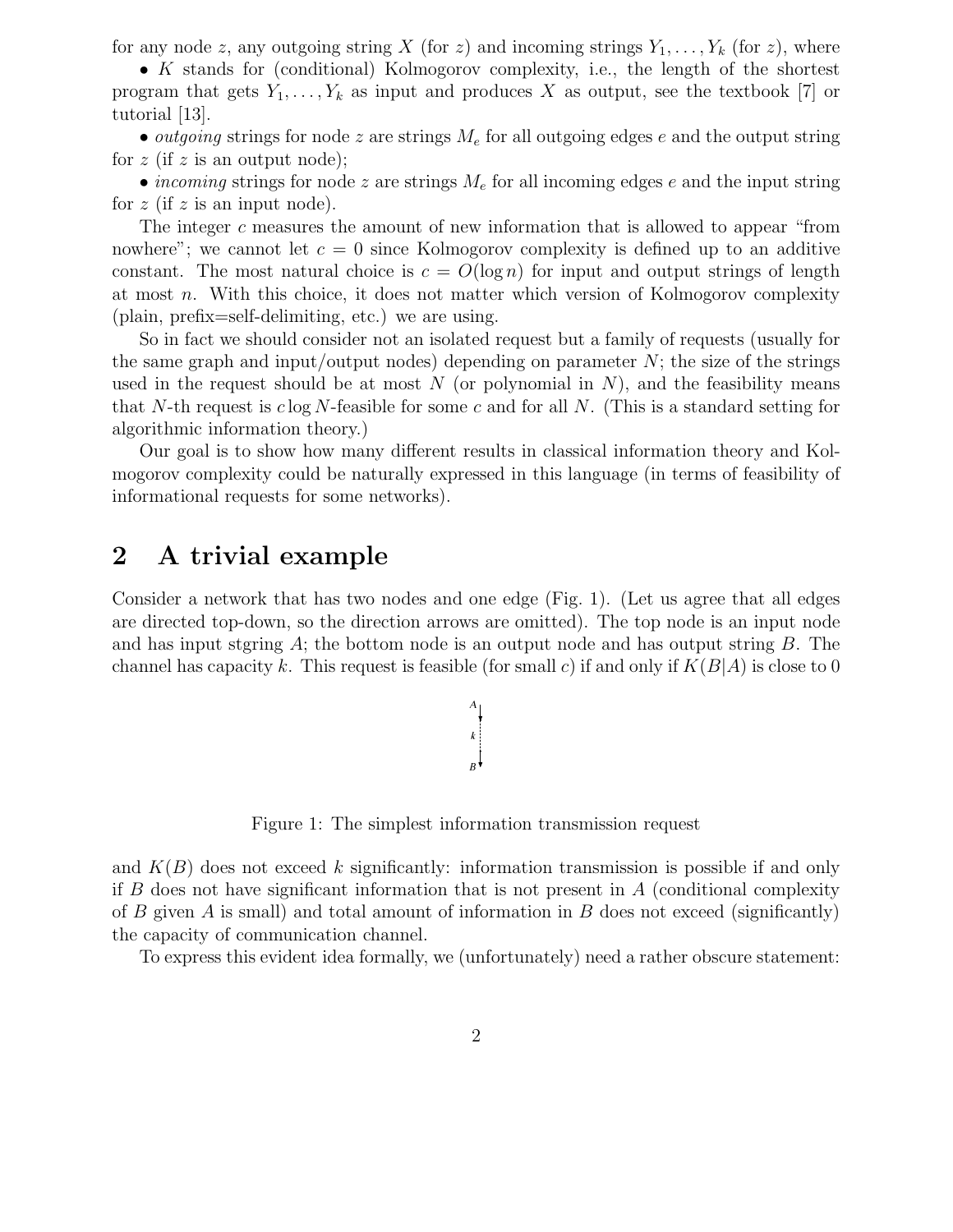Let  $A_n$  and  $B_n$  are sequences of strings and  $k_n$  be a sequence of integers. Assume that  $|A_n|, |B_n|$  and  $k_n$  are bounded by a polynomial in n. Then the following two properties are equivalent:

(1) there exists a sequence of strings  $X_n$  such that  $|X_n| \leq k_n + O(\log n)$  and  $K(X_n|A_n) =$  $O(\log n)$ ,  $K(B_n|X_n) = O(\log n)$ ;

(2)  $K(B_n|A_n) = O(\log n)$  and  $K(B_n) \le k_n + O(\log n)$ .

This equivalence follows from two (rather trivial) remarks: first says that

 $K(B|A) \leq K(B|X) + K(X|A) + O(\log K(A, B, X))$ 

for all strings  $A, B, X$  (so (1) implies (2)); the second remark says that for any  $A, B$  and  $k$ there exists a string  $X$  such that

$$
|X| \le K(B), K(X|A) \le K(B|A) + O(\log K(B)), K(B|X) = O(1)
$$

(hint: let X be the shortest program for B) and implies that  $(1)$  follows from  $(2)$ .

For the case  $A = B$  the statement has clear intuitive meaning: a string A can be transmitted through a communication channel if and only if its complexity does not exceed the capacity of the channel.

## 3 A less trivial example

Consider the following information transmission request (which can be called "transmission of A when B is publicly known"), see Fig. 2. We need to encode A in the top node (using



Figure 2: Transmission of  $A$  when  $B$  is known

B if needed), transmit the encoding to the bottom node where decoding is performed (using  $B, \text{too}$ .

It is easy to see that this request is feasible if and only if  $K(B|A) \leq k$ . (This statement should be understood also in precise asymptotic way with sequence of requests and  $O(\log n)$ ; we omit the exact formulation.) Indeed, the decoding algorithm knows  $B$  and  $k$  additional bits, so its output  $(A)$  has conditional complexity (with condition  $B$ ) at most k. On the other hand, if  $K(A|B) \leq k$ , let message X (for the limited capacity channel) be the shortest program that produces A with input  $B$ ; both unlimited channels transmit  $B$ . Note that the conditional complexity of the shortest program that transforms  $B$  to  $A$  (with pair  $A, B$  as the condition) is logarithmic: knowing the length of such a program, we may try all programs of that length in parallel until some of them does the job.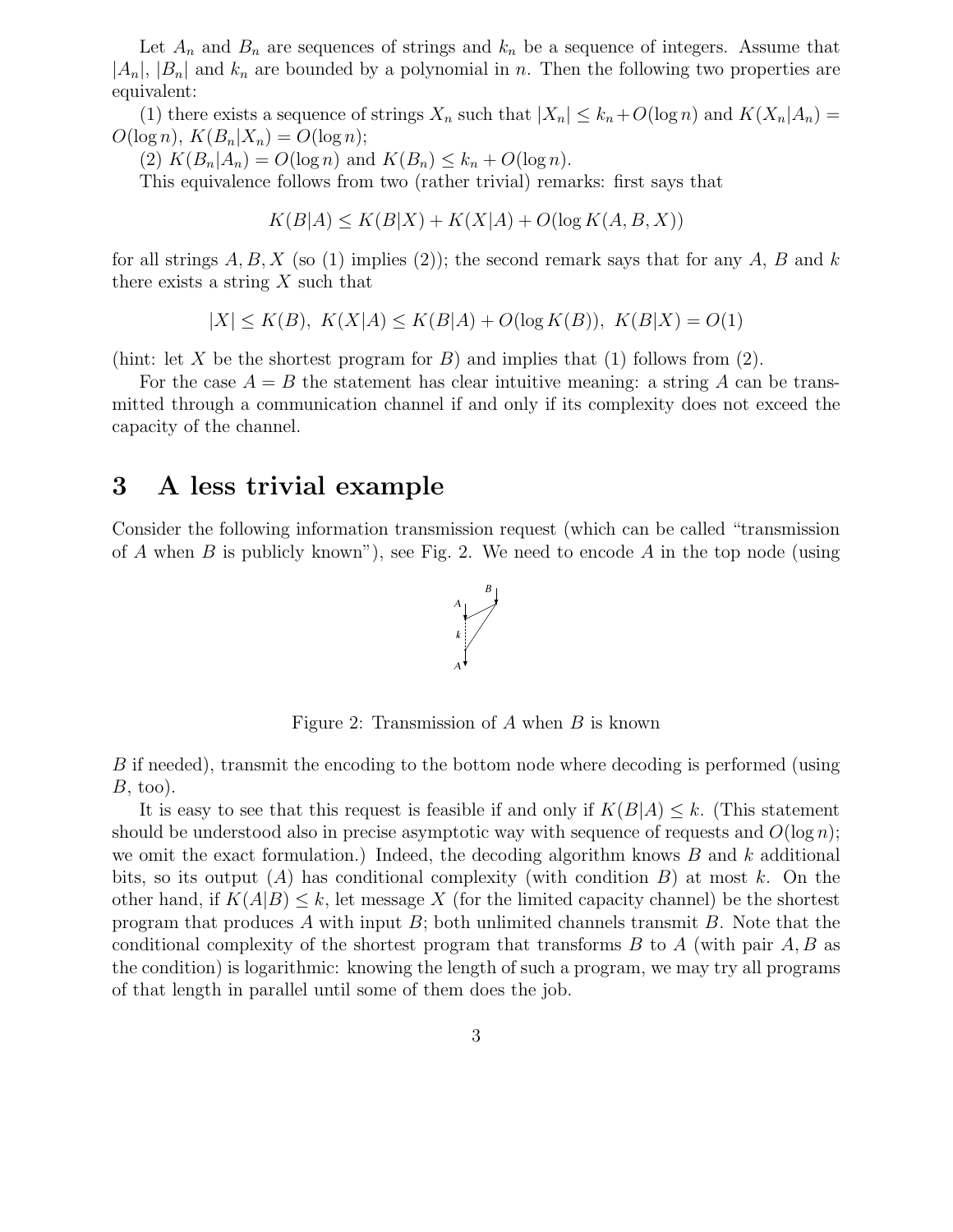## 4 A nontrivial example: Muchnik's theorem

Our next example is Muchnik's theorem that corresponds to Wolf – Slepyan theorem in Shannon imformation theory. It says that in the previous example one does not really need B for encoding (for decoding it is still needed, of course). The transmission request graph has the corresponding edge deleted (Fig. 3): Muchnik noted [9] that the condition  $K(A|B) \leq k$ 



Figure 3: Wolf – Slepyan / Muchnik request

is still sufficient for the feasibility of this request. (It remains necessary for evident reasons.)

Here is the exact statement of Muchnik's theorem: Let A and B be arbitrary strings of complexity at most n. Then there exists a string X of length  $K(A|B) + O(\log n)$  such that  $K(X|A) \leq O(\log n)$  and  $K(A|X, B) \leq O(\log n)$ .

The proof of this theorem used expander-like graphs (similar methods were used also in [5] to get interesting results about resource-bounded Kolmogorov complexity). Roughly speaking, the message  $X$  sent through the restricted channel is a "fingerprint" (hash-value) of A that is a simple function of  $A$ ; it happens that this hash value (plus small amount of additional information) could be sufficient to select  $A$  among all strings that have conditional complexity (with respect to B) at most k if a suitable (and small) family of hash functions is used.

## 5 Bidirectional encoding

Our next example is another well known result about Kolmogorov complexity [2] that says that the length of the shortest program that transforms A into B and at the same time transforms B to A equals max( $K(A|B)$ ,  $K(B|A)$ ) +  $O(log n)$  for any strings A, B of size at most n.

It corresponds to the following transmission request (Fig. 4) and says that inequalities



Figure 4: Bidirectional encoding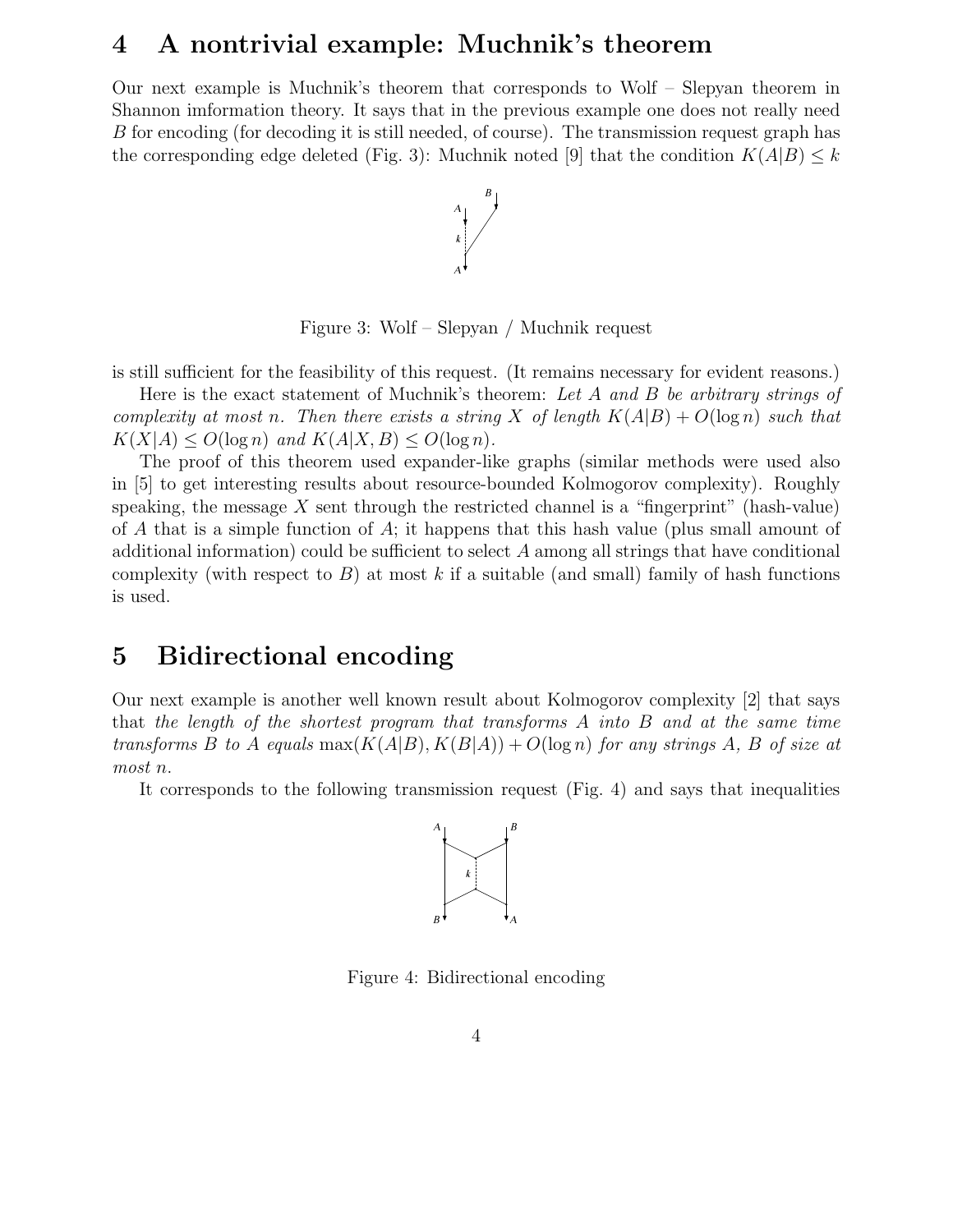$K(A|B) \leq k$  and  $K(B|A) \leq k$  are sufficient to make this request feasible (again with  $O(\log n)$ ) terms that we omit). It is also clear that these inequalities are necessary since both strings that are sent along the lines in the bottom have complexity at most  $k$  and allow to get  $A$ from B and vice versa.

## 6 Conditional coding for two conditions

This example generalizes two previous ones. Consider the information transmission request shown in Fig. 5: Again the necessary condition for the feasibility of this request is simple:



Figure 5: Coding  $C$  with respect to  $A$  and  $B$ 

 $K(C|A) \leq k$  and  $K(C|B) \leq k$ . As Muchnik has shown [9], this condition is also sufficient (with standard precautions about logarithmic terms). His result says that for any three strings A, B, C of length at most n and for any k such that  $K(C|A) \leq k$  and  $K(C|B) \leq k$ there exists a string X of length k such that  $K(X|C) = O(\log n)$ ,  $K(C|A, X) = O(\log n)$ and  $K(C|B, X) = O(\log n)$ .

Note that this result remains nontrivial even if we omit the condition  $K(X|C) = O(\log n);$ no other (simpler) proof is known for this (potentially) weaker statement that corresponds to a (potentially) easier information transmission request (Fig. 6).



Figure 6: Coding C with either  $A$  or  $B$  known

## 7 Necessary condition for feasibility

All the conditions used in the previous examples could be obtained in an uniform way, by looking at the information flow through cuts in the network.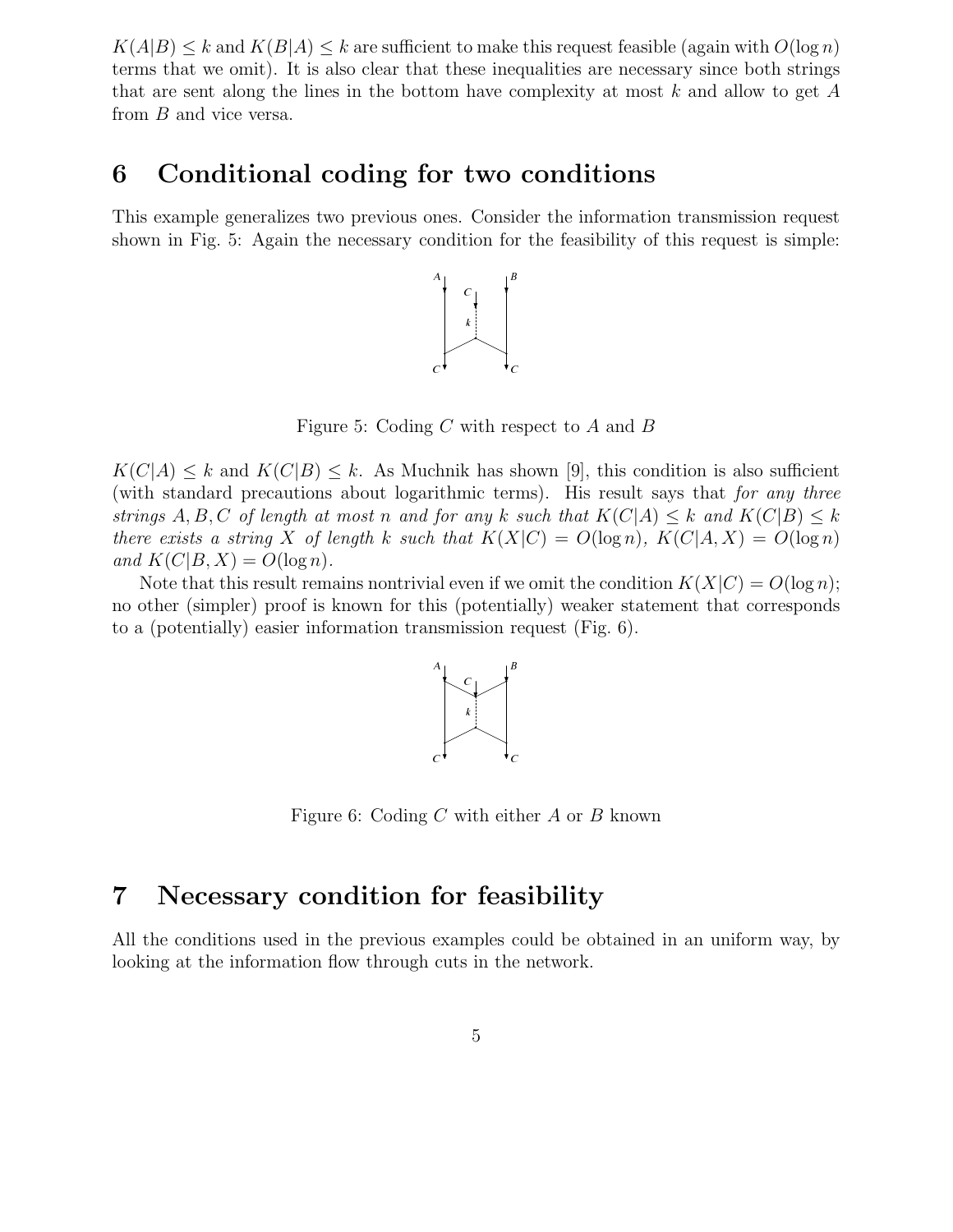A cut is an arbitrary set I of nodes. We are interested in the information flow through I, i.e., the amount of information that comes to I from outside.

More formally, consider the total capacity of all edges whose starting point does not belong to  $I$  and endpoint belongs to  $I$ . If there is an unlimited capacity edge among them, the cut I gives no necessary condition for feasibility. Assume now that all capacities  $u_1, \ldots, u_s$ of these edges are finite. Then the following necessary condition appears:

$$
K(W_1,\ldots,W_m|V_1,\ldots,V_l)\leq u_1+\ldots+u_s,
$$

where  $V_1, \ldots, V_l$  are input strings for all input vertices in I, and  $W_1, \ldots, W_l$  are output strings for all output vertices in  $I$ . As usually, this inequality should be true with logarithmic precision, up to  $O(\log n)$  terms (if all strings are of length at most n).

Indeed, the amount of information that enters  $I$  from outside (aside from input string) is limited by the total capacity of edges that enter  $I$ . (This is a standard Ford – Fulkerson type inequality.) Knowing s strings for edges that come into  $I$  and input strings, we can reconstruct all the strings inside  $I$  (there is no loops in the graph, so topological sorting is possible).

It is easy to see that all necessary conditions appearing in previous sections could be obtained in this way. For example, the conditions given in Section 5 are obtained through the following cut and the symmetric one (Fig. 7):



Figure 7: A cut for bidirectional encodings

A natural question arises whether the necessary conditions obtained in this way (for all possible cuts) are also sufficient for the feasibility of an information transmission request. In the situations considered they were; another case where they are sufficient is given in the next section. However, there are many cases where these conditions are not sufficient, as we shall see later.

## 8 Single-source networks

Consider the network with only one input string and several output strings identical to the input one. In other words, we have a broadcast request with a single source and several destinations. This problem is considered (for Shannon setting) in [1, 8]; the same ideas can be used for algorithmic version.

The main difficulty and the way to overcome it could be illustrated by the following example. Assume that we want to send a message A of size  $2k$  to three destinations (Fig. 8).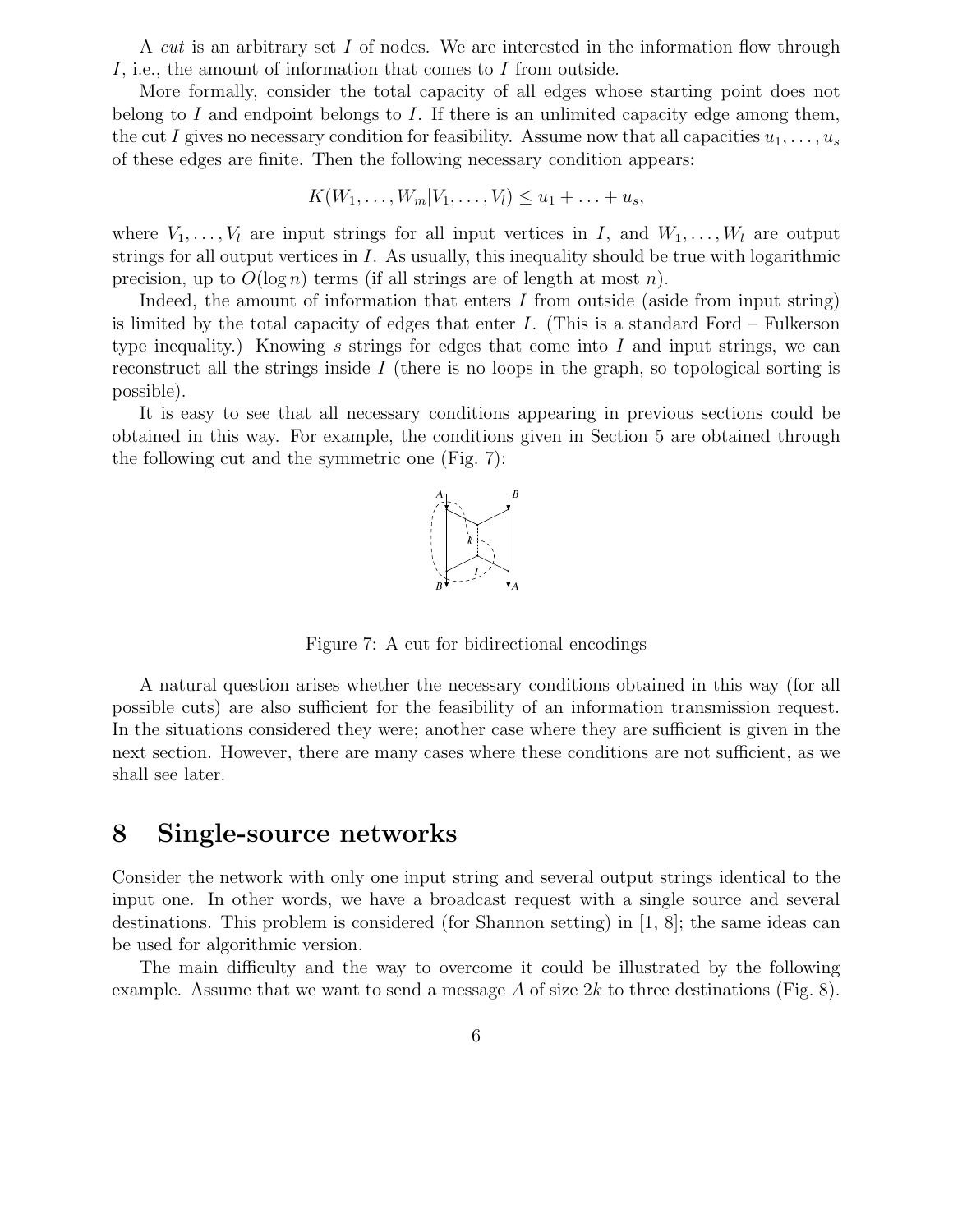

Figure 8: Broadcast to three destinations

Three first channels have limited capacity  $k$ ; the remaining channels are unlimited. For each of three destinations (separately) the task is easy: we cut A into two parts of size  $k$  and send these two parts along two channels. But doing the same for all three destinations at the same time would require dividing  $A$  into "three halves" in such a way that any two are sufficient to reconstruct A.

It can be done using standard "linear secret sharing": three messages of length  $k$  are  $A_1$ ,  $A_2$  and  $A_1 \oplus A_2$ , where  $A_1$  and  $A_2$  are two halves of A and  $\oplus$  stands for bitwise addition. Knowing any two of these three k-bit strings, we reconstruct the third one as bitwise sum of the known two and therefore know A.

A similar trick works for an arbitrary broadcast request. Consider an information request that has only one input string of length n and several output strings identical to the input one, and some integers as edge capacities. Assume that necessary conditions are fulfilled for any cut I. More precisely, assume that for any set J of nodes that does not contain input vertex and contains at least one output vertex, the sum of capacities of edges that go into J is at least n. Then the request is  $c \log n$ -feasible for some c that does not depend on n and input string but may depend on the graph.

The idea of the proof can be explained as follows. If there is only one output string, we can treat the bits as commodity in Ford – Fulkerson theorem. For each edge we know the indices of bits that should be sent through it; nodes do just the repacking of bits.

In a general case (of several destinations) we use linear coding. This means that all messages are considered as elements of vector space over a finite field. A message sent through some edge is a linear function of A. So each edge carries some vector space of possible messages (and its dimension is proportional to the capacity of the edge). A node performs a linear operation (the vector made of incoming strings is linearly transformed into the vector made of outcoming strings).

If transformation matrices are fixed for each node, we get and input – output linear mapping for each output node. Its matrix is a product of some parts of node transformation matrices. If input – output matrix is invertible for all output nodes, we are done. So we need to prove that it is possible to make all these matrices invertible. It is already known that we can do this for each matrix. Therefore the determinant as a polynomial function of matrix elements is not identically zero. Since the number of zeros of a polynomial is bounded, we can conclude that for some transformation matrices (and even for most of them) all the determinants are nonzero.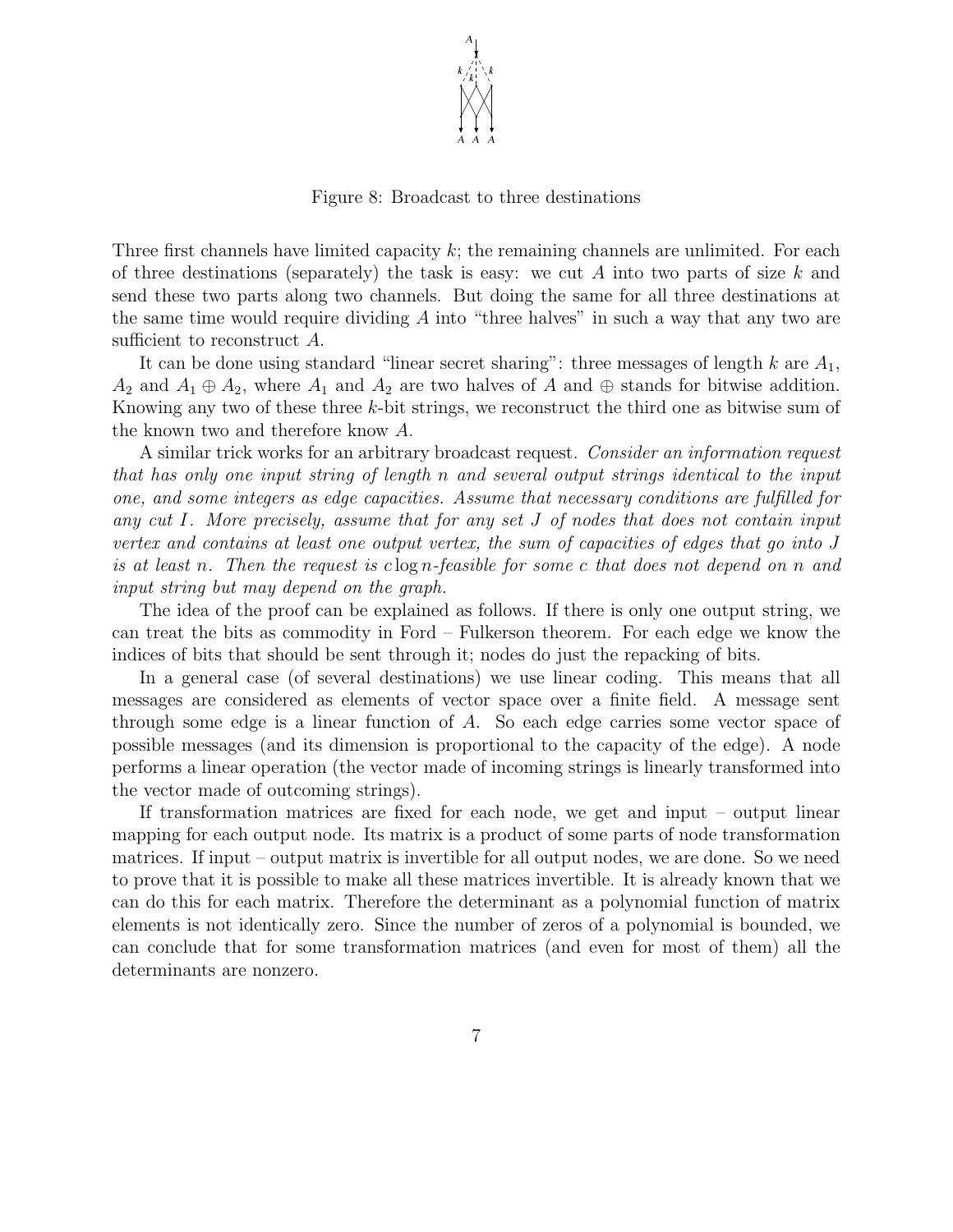This argument requires technical clarification; in particular, the size of the field should be chosen carefully. (If it is too small, the zeros of the polynomials could cover the whole space; if it is too large, the overhead that appears because capacities are not multiples of the logarithm of the field size, becomes large.) But this clarification is not difficult.

Now we switch to the examples where the necessary conditions provided by information flow considerations are not sufficient. Several examples of this type were already considered in algorithmic information theory.

## 9 Common information

Consider the following information request (Fig. 9): two strings x and y are given. We



Figure 9: Common information

should prepare three messages u, v and w of lengths (at most)  $\alpha$ ,  $\beta$  and  $\gamma$  such that x can be recontructed from u and v, and at the same time y can be reconstructed from u and w.

The motivation: u contains some "common information" that is present both in  $x$  and y, while v and w are remaining parts of x and y.

The requirements can be reformulated as conditions on u:

$$
|u| \le \alpha, \ K(x|u) \le \beta, \ K(y|u) \le \gamma
$$

(after u is chosen, v and w could be conditional descriptions of x and y with respect to u). We can also replace |u| by  $K(u)$  (by taking the shortest program for u instead of u itself).

The necessary conditions are

$$
K(x) \le \alpha + \beta, \ K(y) \le \alpha + \gamma, \ K(x, y) \le \alpha + \beta + \gamma.
$$

For example, let us consider the case when  $K(x) = K(y) = 2n$  and  $K(x, y) = 3n$ . Informally, both x and y contain  $2n$  information bits each, but are dependent, so the total amount of information is only 3n instead of 4n. Let  $\alpha = \beta = \gamma = n$ , then all the flow conditions are satisfied. And the question can be reformulated as follows: is it possible to extract  $n$  bits of common information so that n additional bits are enough to specify x (or  $y$ )?

The answer is: it depends on x and y. It is possible, for example, if x and y are overlapping substrings of an incompressible string (of length  $2n$  with n common bits). In this case u can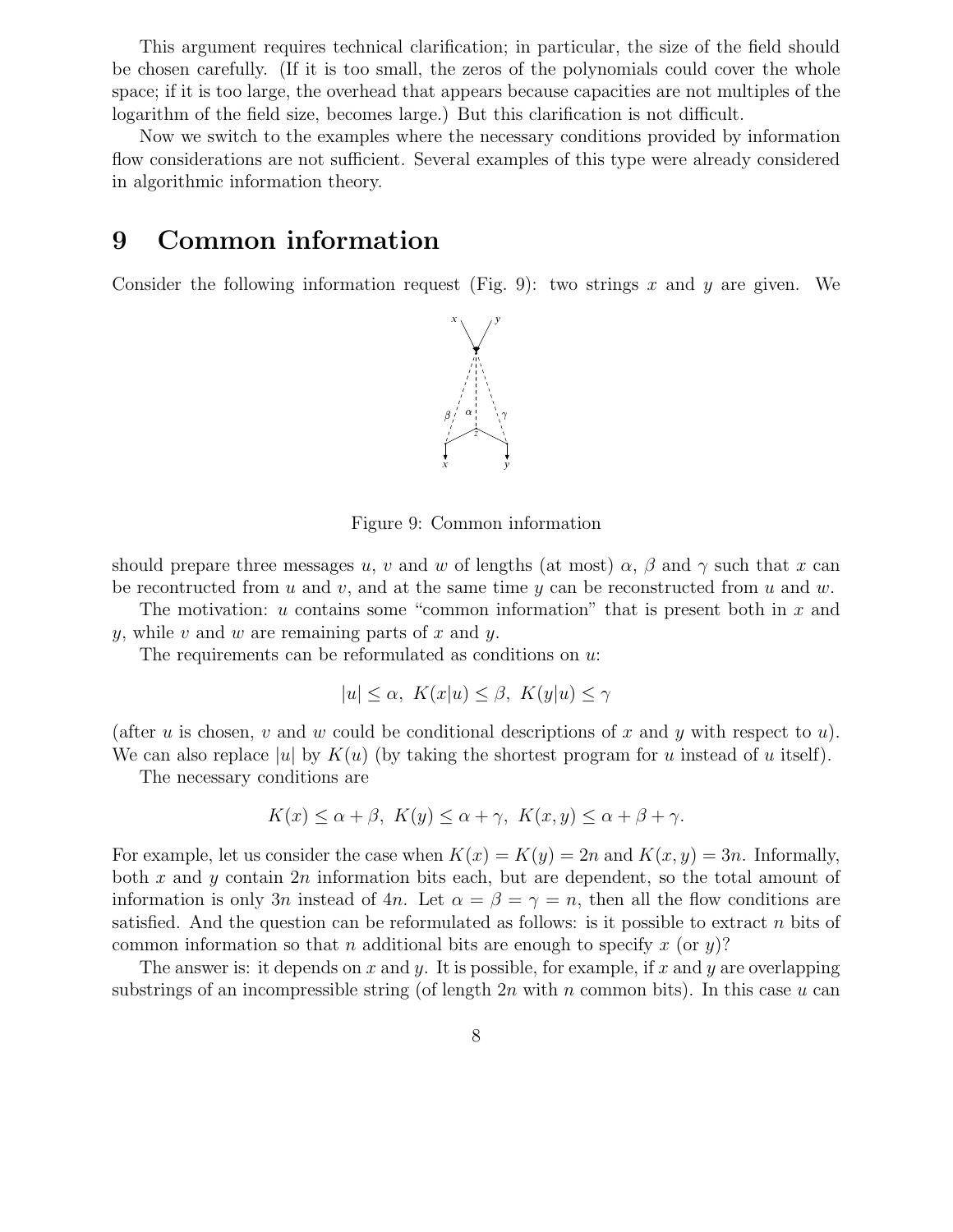be the intersection of x and y. On the other hands, there exists a triple of strings with the same complexities for which the request is not feasible.

There are several examples of this type (starting from [6], where this question is considered both from Shannon and algorithmic information theory).

More geometric example can be obtained as follows: consider a field of size  $2^n$  and a twodimensional affine plane over it. Let  $(x, y)$  be a random pair of concurrent line and point. With high probability they have complexities as stated above, but there is no common information. Moreover, one can prove that

$$
K(u) = O(K(u|x) + K(u|y)),
$$

so that if u has small conditional complexity with respect to x and  $y$  (and this follows from our requirements), then  $u$  is (unconditionally) simple.

This (together with other constructions of pairs of strings without common information) is explained in [3].

## 10 Program simplification

One can look for a simple information transmission request whether the necessary conditions (based on information flow) are not sufficient. It turns out that Muchnik theorem is quite close to the boundary: a bit more general request provides an example required.

Consider the following request (suggested by M. Vyugin, Fig. 10). The difference with



Figure 10: Program simplification

Muchnik's theorem is that here the output string differs from the both input strings. The necessary condition here are  $K(B|A) \leq k$  and  $K(B|A, P) = 0$ .

Informally the problem can be explained as follows. There exist a string B which can be obtained from string A if we know some additional information P (which can be considered as a program that transforms  $A$  to  $B$ ). This program could be rather long. On the other hand, we know that conditional complexity of B when A is known does not exceed k; this means that there exists another (shorter) program that transforms  $B$  to  $A$ . Our goal is to find a "simplification"  $P'$  of program of B that has three properties: (1) it has no new information compared to B (i.e.,  $K(B'|B) = 0$ ); (2) it is still enough to transform A to B; (3) it has minimal possible length among programs that satisty (2).

Muchnik theorem says that is is possible (though not at all trivial) to find such a simplification if P equals B. But in general it is not true, as shown in [10].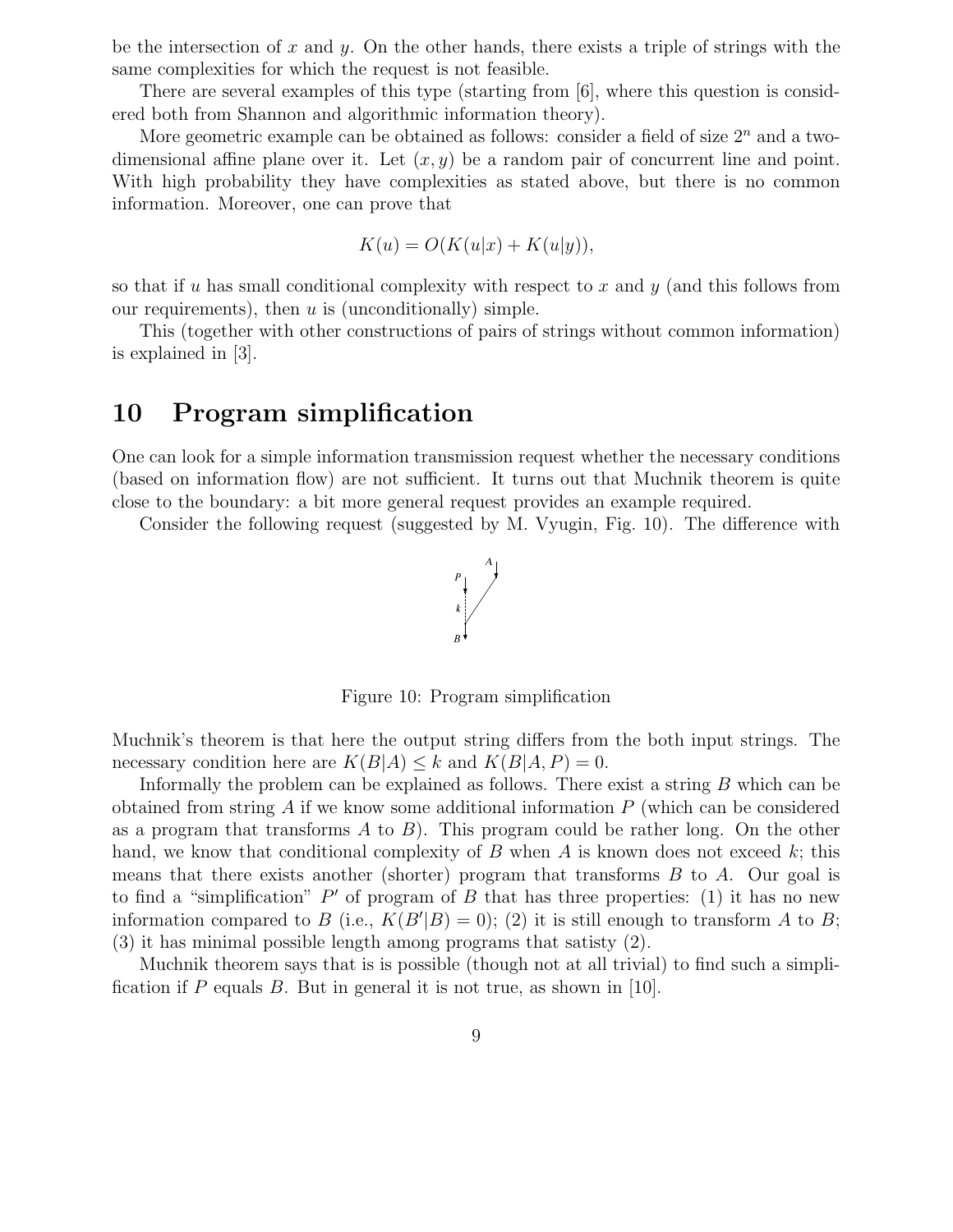## 11 Minimal sufficient statistic

Another request where our necessary conditions are not sufficient is motivated by the notion of minimal sufficient statistic.

Consider two following example. Imagine that we toss a biased coin (probability  $\theta$  of heads is unknown, but all coin tosses are independent) and get a string  $b_1 \ldots b_n$  of zeros and ones. Looking at this string, we try to guess  $\theta$ . Intuitively it is clear that the only important information in  $b_1 \ldots b_n$  is the number of 1's; no other information is relevant to  $\theta$ . So the number of 1's is called a "minimal sufficient statistic" for  $\theta$ . It contains all the information relevant to  $\theta$  but nothing else.

Now we consider the information transmission request (Fig. 11) that formalizes this



Figure 11: Minimal sufficient stgatistic

situation. Consider two strings A and B. The string B contains some infomation about  $A$ , as well as some other information. We try do delete irrelevant information from B and get a string  $B'$  that is simpler but still contains all information about A that was present in  $\overline{B}$ .

The last requirement can be formalized as follows:  $K(A|B') \leq K(A|B)$  (if some information were lost when going from  $B$  to  $B'$ , then conditional complexity would increase).

In terms of the graph: the simplified version  $B'$  is sent along the right edge and the information needed to restore  $A$  from  $B'$  is sent along the left edge. So our goal is to have  $p = K(A|B)$  and  $q = K(A) - K(A|B)$ .

These values satisfy the information flow conditions, which are

$$
K(A) \le p + q, \quad K(A|B) \le p
$$

for this graph.

It is easy to see that this goal is achieved (and conditions are sufficient for the feasibility of the request) if A and B are overlapping parts of a random string; in this case  $B'$  is the common part of  $A$  and  $B$  and the remaining part of  $A$  is sent via the left channel.

However, in general the necessary conditions are not sufficient. For simplicity let us consider strings A and B that both have complexity 2n and the pair  $(A, B)$  has complexity 3n. Then for a given  $p$  and  $q$  three cases are possible:

- the request is feasible for all strings A and B (from the class considered);
- the request is unfeasible for all strings  $A$  and  $B$  (from the class considered);
- none of the above (i.e., the answer depends on the choice of A and  $B$ ),

and the  $(p, q)$ -plane is divided to three regions corresponding to this three cases. What are these regions? The analysis (which we omit now) gives the following answer (Fig. 12):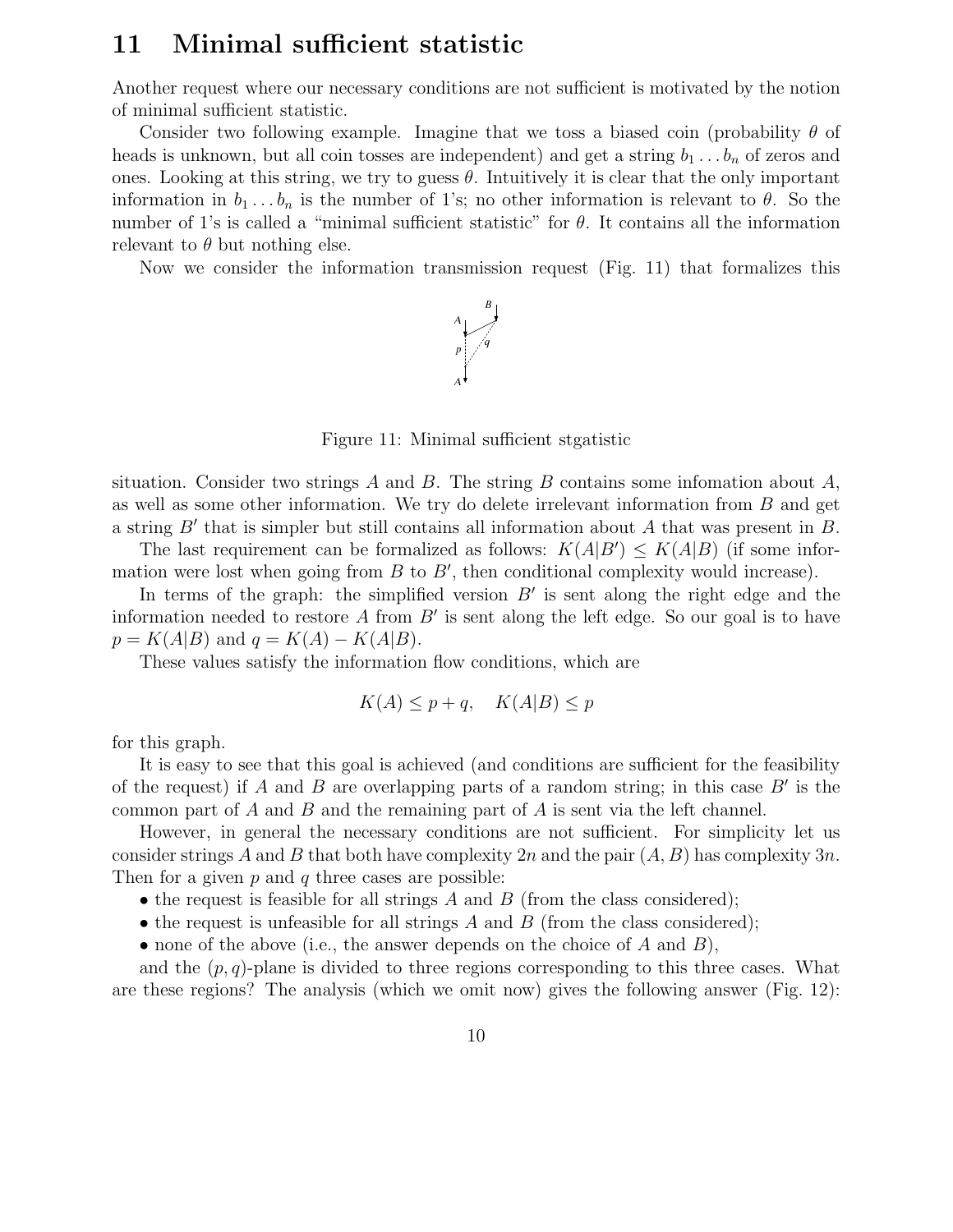

Figure 12: Three possibilities

the black part corresponds to the first case (always feasible), the white part corresponds to the second case (always infeasible), and the gray parallelogram inbetween corresponds to the third case (may be feasible or not depending on  $A$  and  $B$ ). Note the white region is the region where information flow conditions are not fulfilled.

(Remark. For simplicity we omitted all the technical precautions about  $O(\log n)$  precision that are needed to made the statement precise.)

## 12 Concluding remarks

One of the goals of multisource algorithmic information theory is to perform a similar analysis for an arbitrary graph and (for given complexities of input and output strings, as well as there combinations) divide the space of capacity parameters in three regions.

Our examples shows that even for simple graphs this task could be hard in both directions. Muchnik theorem shows that an elaborated combinatorial technique is needed to prove the feasibility of the request for all strings. The constructions of negative examples (in the last three sections) also involve combinatorial arguments that seem to be rather specific for the graph considered. (See [10] where three different methods to obtain negative results are explained.)

It would be interesting to find some more general criteria or, establish some formal connections between Shannon multisource information theory and algorithmic one (in the spirit of  $[11, 12]$ ).

### Acknowledments

This article is based on the discussions and results reported at the Kolmogorov seminar (Moscow). The author is grateful to all participants of the seminar for many useful comments. I am thankful to Uppsala University and Laboratoire d'Informatique Fondamentale de Marseille for hospitality and support.

## References

[1] R. Ahlswede, N. Cai, S.-Y.R. Li, R.W. Yeung, Network information flow, IEEE Trans. Inform. Theory, v. 46, p. 1004–1016, July 2000.